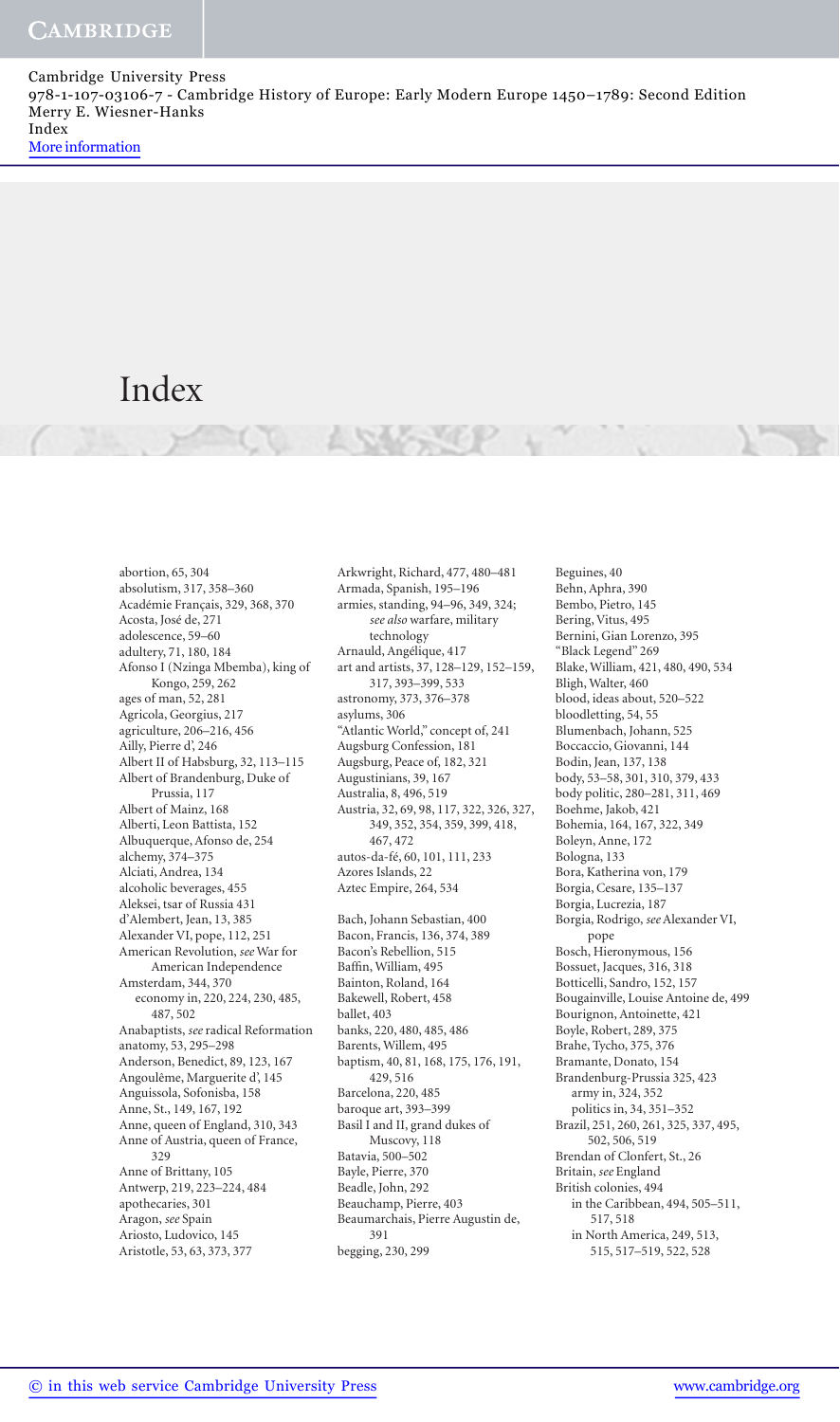### **540 index**

brothels, 30, 34, 67, 122, 229, 305; *see also* prostitutes Brueghel, Peter, 156 Brunelleschi, Filippo, 153 Bry, Theodor de, 270 Bucer, Martin, 170 Buffon, Georges, 525 Burckhardt, Jacob, 52, 88 Burton, Robert, 288, 292 Butler, Samuel, 408 Byzantine Empire, 38 cabala, 141 , 442 Cabot, John, 249 Cabral, Pedro, 251 Cahiers de doléances, 332 Cairo, 21 , 242 calculus, 379 , 382 Calderón de la Barca, Pedro, 390 Calvin, John, 132, 183-185 Calvinism, 183-185, 193-195, 204 , 321 , 322 , 323 , 345 , 412 –414 Cambridge Group, 79 cameralism, 318 Campion, Edmund, 189 Canary Islands, 22 Canisius, Peter, 188 capitalism, 43, 203-204, 206, 233 Caravaggio, Michelangelo da, 394 Caribbean, 505–512 Carmelites, 191 Cartier, Jacques, 495 Cartwright, Edmund, 7 Carvajal, Luise de, 190 Castiglione, Baldassar, 144 Castile, 28, 106, 107, 108, 111 castrati, 402–403 Catherine (II) the Great, empress of Russia, 310, 432, 433 Catherine of Aragon, 100, 107, 172 Catherine de' Medici, queen of France, 403 Cateau-Cambrésis, Treaty of, 115 celibacy, 63 , 64 , 71 , 169 , 179 , 426 Celtis, Conrad, 140 Cervantes, Miguel de, 92, 145, 203 Champlain, Samuel de, 495 charity, *see* poor laws and poor relief Charles I, king of England, 339–341 Charles II, king of England, 342 Charles III, king of Spain, 336 Charles V, Holy Roman Emperor and king of Spain, 112, 172, 222 and religious reform, 181-182, 194 and Spanish empire, 252, 265 Charles VI, Holy Roman Emperor, 349 Charles VII, king of France, 104

 Charles XII, king of Sweden, 353 Charles "the Bold," duke of Burgundy, 104 Châtelet, Emilie du, 387 Chaucer, Geoffrey, 147 chemistry, 375 childbirth, 40, 302-304 childhood, 59 China, 48, 259, 501, 526, 532 merchants in, 21, 27, 255, 258, 267 , 500 , 503 missionaries in, 26 , 256 , 419 , 420 chocolate, 268 Christian humanism, 142–143 Chrysoloras, Manuel, 139 churching of women, 40 Cicero, 37, 135, 143 circumcision, 41 Cisneros, Francisco Jiménez de, 141 cities and towns, 21–22 , 28–29 , 34 , 44 , 47 , 119 , 121–122 , 131 , 224 –229, 284–286 , 305 citizenship, 122, 286 class, *see* social hierarchy Clement VII, pope, 172 Clement XI, pope, 417 Clement XIV, pope, 420 climate, ideas about, 386, 524, 527 Clive, Robert, 503 cloistering of women, 122, 176 cloth production, 43, 218-220, 470–472 , 507 , 529 clothing, 44, 57, 58, 202, 219, 228, 286 , 308 , 319 , 386 , 454 , 455 , 472 476 coal, 216 , 479–480 Code Noir, 508–509 coffee and tea, 268, 452, 455, 502 coins, 221, 266, 486 Colbert, Jean-Baptiste, 330, 472, 475 , 515 "Columbian exchange" 267 Columbus, Christopher, 21, 22, 238, 245 –249, 260 , 272 , 505 Columbus Day, 248 Complutensian Polyglot, 140 Commedia dell'Arte, 146 Concordat of Bologna, 192 Condorcet, marquis de, 383, 387 confessionalization, 165 , 197 , 410 confraternities, 82-83, 192, 527 Constance, Council of, 24 Constantinople (Istanbul) 347 , 441 conquest of, 7, 24, 116 consumer goods and consumption, 203 , 372 , 454 , 455 , 475 , 476 , 502 contraception, 64, 65, 303-304 convents, 37, 39, 40, 72, 150, 172, 189 , 191 , 306 , 417 , 527; *see also* monasteries

*conversos*, 108–109 , 116 , 440 Cook, James, 496–499 , 532 Copernicus, Nicolaus, 376–377 Corneille, Pierre, 391 *Cortes* , 106 Cortés, Hernan, 241-242, 244, 264–265 Corvinus, Matthias, 90, 154 cottage industry, 213 craft guilds, *see* guilds Cranach, Lucas, 9, 157 Cranmer, Thomas, 173 crime, 232-233 Cromwell, Oliver, 340, 414 Cromwell, Richard, 342 Cromwell, Thomas, 173 Crusades, 24 Dante Alighieri, 144 death, 75-78, 294, 465-468 de Vries, Jan, 456, 529 Defoe, Daniel, 390 deism, 384 demography, *see* population demonology, *see* witchcraft Denmark, 33, 119, 172, 505 Descartes, René, 293 , 344 , 378–381 Desmond rebellions, 101 diaries, *see* memoirs and diaries Dias, Bartolomeu, 245, 251 Diderot, Denis, 13 , 383 , 389 , 499 diplomacy, 120-121, 136, 352, 419 disease, 22, 54, 95, 263-264, 294, 323 , 374 , 465–466 , 467 , 480 , 497 526 divine right of kings, 316 , 318 , 338 , 361 divorce, 71, 180, 191 Dominicans, 82, 527 Donatello, 152 Dort, Synod of, 413 dowries, 71, 72, 82, 284, 465 Dózsa, György, 214 Drake, Francis, 269, 498 drama, 146 , 390 Dryden, John, 390 Dudley, Robert, 94 Duplessis de Mornay, Philippe, 138 Dürer, Albrecht, 156, 265, 532-534 Dutch colonies, 325, 494, 502, 505–507 , 514 , 521 Dutch East India Company (VOC) 485 , 500–502 , 521 , 527 Dutch West Indian Company (WIC) 506 , 514 early modern, concept of, 2, 14 Eck, Johann, 168 Edinburgh, 369 education, 185 , 382 , 388; *see also*  schools, universities Edward IV, king of England, 100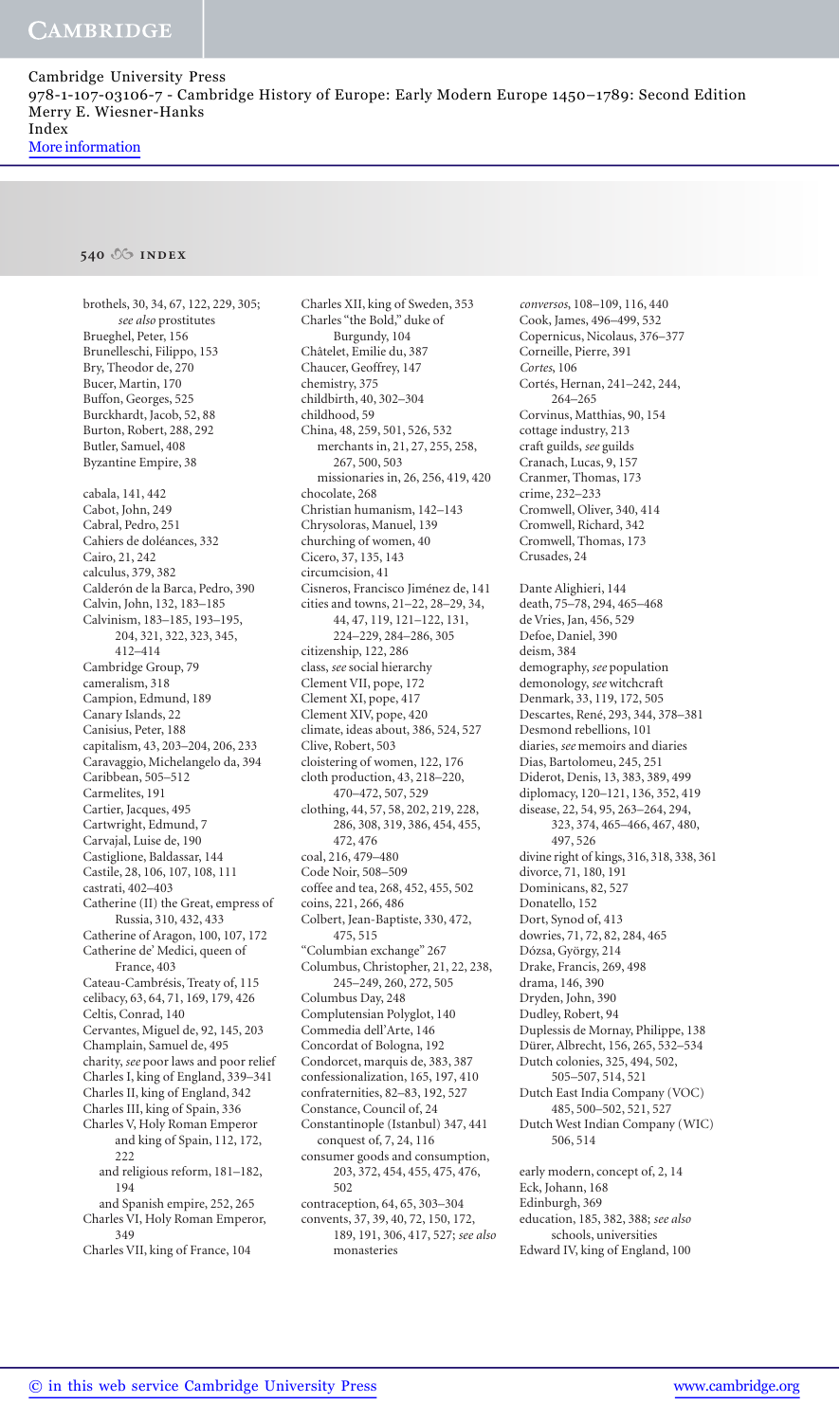**INDEX**  $\sqrt[6]{2}$  541

Eleonore of Portugal, 18, 20, 98 Elias, Norbert, 287 Elizabeth I, queen of England, 100-101, 135, 137, 174, 195, 281 Elizabeth, queen of Russia, 358 emotions, 292–295 enclosure, 211 , 459 encomienda system, 260, 265 Encyclopédie, 13, 385 England agriculture in, 211, 213, 458, 461 economics in, 43 , 205, 455, 472, 477 , 479–483 , 485 , 487 , 529 education in, 130, 132 families in, 82 law in, 33, 180, 526 literature in, 146 politics in, 31-32, 99-103, 338–344 religion in, 167, 172-174, 185, 189, 195, 413-415, 421, 426 English Civil War, 339 , 389 English (later British) East India Company (EEIC) 476, 485, 498, 502–505 , 522 "enlightened" absolutists, 358–360 Enlightenment, 367–368, 371, 391 Erasmus, Desiderius, 141–143 Estates General of France, 104, 332 Estonia, 435 Eucharist, 169, 185, 390 Europa, 3 Europe, concept of, 2-3, 14 families and family structure, 68-73, 78 , 294–295; *see also* marriage Farinelli, 402 Febronianism, 418 Fénelon, François, 419 Ferdinand I, Holy Roman Emperor, 322 Ferdinand II, Holy Roman Emperor, 322 Ficino, Marsilio, 139–140 Fielding, Henry, 393 Filmer, Robert, 138 , 382 Finland, 354 , 435 , 470 fishing, 178, 207, 208, 229, 249, 251, 459 , 466 Florence, 32, 135, 138, 153, 205, 220, 378 , 485 Flour War, 463 Fontana, Lavinia, 61 , 158 Formula of Concord, 170, 181 food, 45, 46, 56–57, 466–467 Foucault, Michel, 287 Fox, George, 340, 420 Fox, Margaret Fell, 340 Foxe, John, 9

 France agriculture in, 211, 462, 467 culture in, 367, 391, 399 economy in, 471, 476, 485, 486, 507 education in, 132, 134 medicine in, 302 military in, 15, 30, 321, 326, 518 politics in, 30, 103-105, 310, 319, 328–332 , 336 , 342 , 351 religion in, 24, 185, 192, 411, 415 –417 , 427 , 438 , 445 Francesca, Piero della, 152 Francis I, king of France, 81, 105, 192 Franciscans, 39, 187, 230 Franck, Sebastian, 470 Francke, August, 422 Franco, Veronica, 309 Frederick II (the Great), king of Prussia, 326, 352, 354 Frederick III, Holy Roman Emperor, 20 , 98 Frederick Barbarossa, Holy Roman Emperor, 113 Frederick William, elector of Brandenburg-Prussia, 351–352 Frederick William, king of Prussia, 352 Freemasons, 369 French colonies, 494, 499, 505-510, 514 , 515 , 517–518 , 524 Fronde, 330 Fugger family, 168, 222-223 funerals, 41 , 76 , 77 , 83 , 441 Gainsborough, Thomas, 399 Galen, 53, 134, 296 Galilei, Galileo, 296, 369, 377-378, 389 Galilei, Vincenzo, 150 Galizia, Fede, 158 galley service, 232 Gama, Vasco da, 245 Garcia II, king of Kongo, 239 Gassendi, Pierre, 296 gender, ideas about, 30, 55, 62-63, 434 , 523 in the Enlightenment, 370, 386, 387–388 in the Reformation, 179 in the Renaissance, 148 gender differences in the arts, 150, 158, 402, 403 in education 37 , 130–131 in families, 72, 432 in law, 122, 207, 281, 284, 383, 437, 522 in religion, 41, 189-191, 425-427, 441 in work, 208, 211, 217, 461, 470, 471 , 477

 Geneva, 184–185 Genoa, 245 Gentileschi, Artemisia, 396, 397 George I, king of Britain, 344 George II, king of Britain, 81, 344 George III, king of Britain, 518 Germany culture in, 150, 156, 370, 389 economy in, 45, 474 education in, 130, 370 politics in, 32, 113-115, 317 religion in, 40, 167, 170, 181, 323, 353 , 410 , 412 , 417 –418, 423 , 434 , 443 Giotto di Bondone, 152 Glickl bas Judah Leib, 289-290, 454, 472 Glorious Revolution, 343 Goa, 254, 256, 258 godparentage, 81 –82 Golden Bull of 1356, 114 Gordon riots, 415 Graffigny, Francoise de, 392 Gramsci, Antonio, 240 Granada, 24 , 108 , 109 , 111 , 247 Grebel, Conrad, 175 Greenland, 27 green-sickness, 294 Gregory VII, pope, 24 Gresham, Thomas, 223 Grimmelshausen, Hans Jakob von, 389 Grünewald, Matthias, 157 Guanches, 22 guilds, 43-44, 60, 83, 217, 224, 225, 472–474 , 483 Gustav III, king of Sweden, 353 Gustavus Adolphus, 322 , 352–353 , 457 Gutenberg, Johann, 7 Guyon, Jeanne-Marie, 418 Habermas, Jürgen, 368 Habsburg-Valois wars, 93, 115, 181 Habsburgs, 98, 113, 217, 317, 349–351 Hajnal, John, 70 Hakluyt, Thomas, 492–493 Haller, Albrecht von, 296 Hals, Franz, 396 Handel, George Frideric, 400 Hanseatic League (Hansa), 21, 119 Hargreaves, Richard, 477 Harvey, William, 295 Hasidism, 443 *Haskalah* , 443 Hawaiian Islands, 498 Haydn, Franz Joseph, 401 Hemessen, Caterina van, 158 Henry II, king of France, 105 Henry III, king of France, 193, 309 Henry IV, king of France, 193-194, 328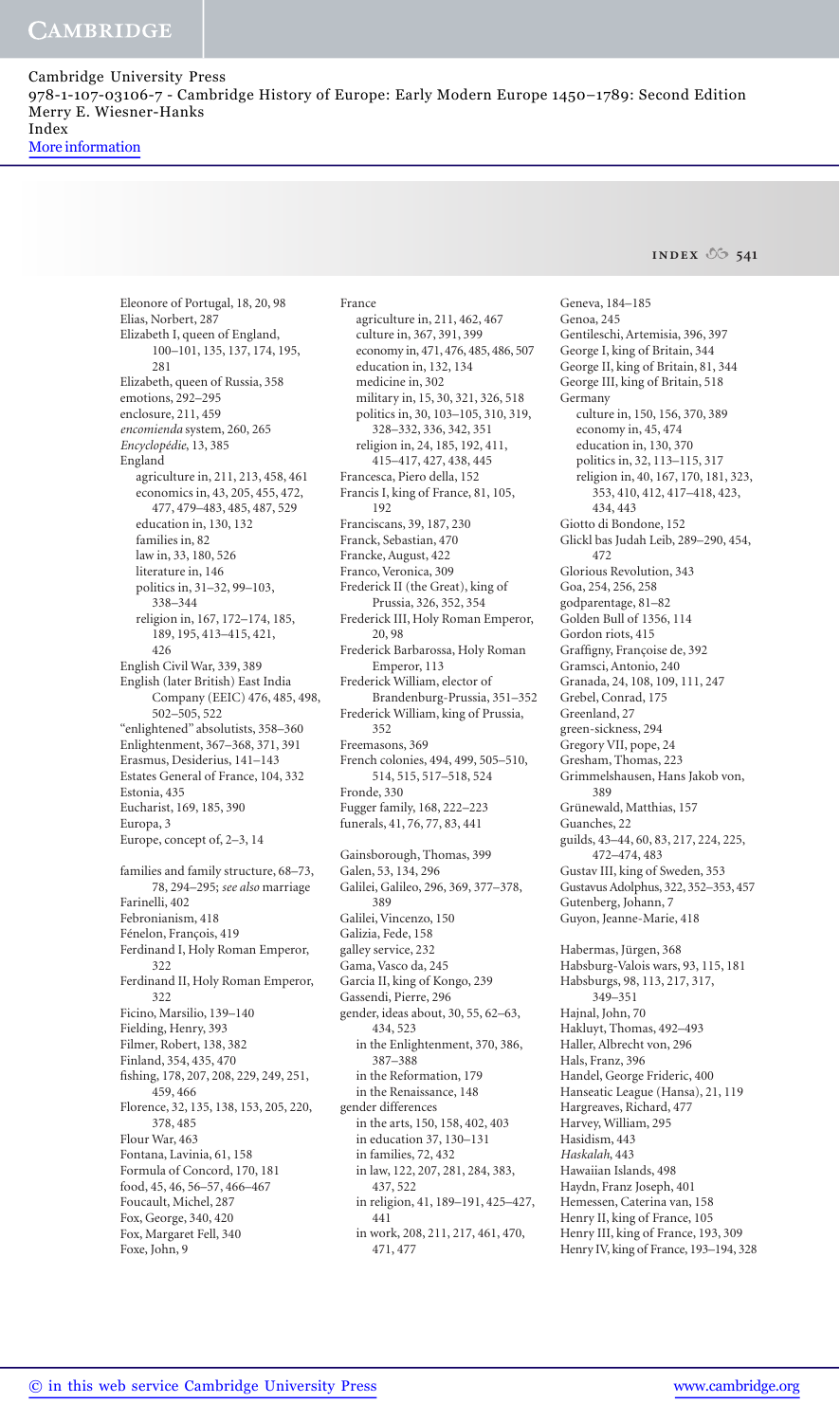### **542 index**

Henry VII, king of England, 88, 100 Henry VIII, king of England, 100, 157 , 172–174 Henry the Navigator, prince of Portugal, 243 –244 Herder, Johann Gottfried von, 393 Hermetic texts, 139, 374 Heywood, Eliza, 393 Hippocrates, 53 historiographical debates about the arts, 141, 394 about the body and sexuality, 54, 293 , 295 about colonialism, 497, 505, 528, 532 about the economy, 204, 481 about politics, 136, 138 about religion, 41, 173 Hobbes, Thomas, 280, 382 Holbein, Hans, 157 Holy Roman Empire, *see* Germany Hogarth, William, 408 homosexuality, *see* same-sex relationships Hooke, Robert, 369 hospitals, 298–299 Hoyer, Anna Owen, 410 Hudson, Henry, 495, 514 Huguenots, 193-194, 328, 329, 330–331, 415–416 humanism and humanists, 37, 134, 135 , 138–144 , 368 Hume, David, 383–384 , 387 humors, 53-55, 292 Hundred Years War, 7, 30, 91, 99, 104 Hungary, 90, 154, 349, 429 Hunyadi, John, 90 Hurll, Mary, 289 Hus, Jan, 24, 167 Hutten, Ulrich von, 141 Hutter, Jacob, 175, 176 Hutterites, 176 hymns, 177 Iceland, 27 , 435 illness, *see* disease, mental illness Inca Empire, 264 Index of Prohibited Books, 187 India, 423 , 476 Indian Ocean, 27, 241-243, 254, 493, 499–505 , 522 individualism, 52 indulgences, 77 , 168 , 191

 industry, 475–484 , 530 infanticide, 304, 432 inheritance, 78-80, 284 Innocent III, pope, 24 Innocent VIII, pope, 434 Innocent XI, pope, 402 Inquisitions, 108-109, 110, 187, 378,

415 , 435 , 437 , 440

*Intendants* , 329 intermarriage, 109, 267, 520, 521–523 , 527 Ireland, 32, 101-102, 185, 339, 343 iron production, 480 Isabella and Ferdinand, rulers of Spain, 107, 238, 247 Isabella of Portugal, 113 Islam, 26, 64, 71, 133, 412, 445–448, *see also* Muslims Istanbul, see Constantinople Italy arts in, 140, 145, 153, 158, 317 economy in, 28, 210, 219, 284 education in, 21, 140 politics in, 32, 98, 115, 119-121, 123 , 137 , 224 religion in, 187, 192 Ivan III, grand duke of Muscovy, 118 Ivan IV, "the Terrible," tsar of Russia, 118, 356 Jacobite rebellions, 343 James IV, king of Scotland, 100, 103 James V, king of Scotland, 103 James VI and I, king of Scotland and England, 281, 283, 316, 338–339 , 413 , 481 James VII and II, king of Scotland and England, 342 Janissary Corps, 347–348 Jansen, Cornelius, and Jansenism, 416 –417 Japan, 255 Jefferson, Thomas, 383, 384 Jesuits, 133 , 256 , 271 , 416 , 527 suppression of, 359, 420 Jews and Judaism, 28, 57, 108-109, 133 , 166 , 344 , 359 , 440–445, 508, 521 ideas and practices of, 41, 60, 71, 78 , 411 Joanna of Castile, 107 João I (Nzinga Nkuwu), king of Kongo, 259 John III, king of Portugal, 262 John III Sobieski, king of Poland, 354 John IV, king of Portugal, 336 John V, king of Portugal, 337 John of Monte Corvino, 27 Joliet, Louis, 495 Joseph I, king of Portugal, 337 Joseph II, ruler of Austria, 351, 359, 418 , 445 journals, 290, 370 journeymen, 44, 149, 172, 226-227, 474

Julius II, pope, 154, 187

 Kant, Immanuel, 367 , 525 Karlstadt, Andreas, 175

Katz, Naphtali Ha-Kohen, 443 Kepler, Johannes, 373 , 375 , 376 Kett's Rebellion, 205 Knights' Revolt, 178 knitting, 218 –219, 202, 424 Knox, John, 137, 185 Kongo, 259, 263 Krämer, Heinrich, 434 Kuhn, Thomas, 366 La Salle, Robert, 330 La Pérouse, Jean François Galaup, count of, 499 Labadie, Jean de, 421 lace-making, 219 Laclos, Pierre Choderlos de, 293 Landes, David, 530 Las Casas, Bartolomé de, 269-271 Lasso, Orlando di, 150 Laud, William, 339 Lavoisier, Antoine-Laurent, 296, 375 –376 Law, John, 485, 517 law, canon, 38, 180 common, 99, 101 Roman, 122, 134, 435, 511 law codes, 8, 12, 41, 434, 442 Le Brun, Charles, 314 Lead, Jane, 421 learned societies, 368–369 Lee, Ann, 426 Leeuwenhoeck, Anton von, 296 Lefèvre d'Etaples, Jacques, 140, 193 Leibniz, Gottfried Wilhelm, 368, 382 526 Lenclos, Ninon de, 309 Lepanto, Battle of, 96, 97, 117, 348, 475 Leo X, Pope, 168 Leonardo da Vinci, 140, 152 Lessing, Gotthold, 391 letters and letter-writing, 288–289 , 290 Levellers, 340, 341, 411 Linacre, Thomas, 140 Linneaus, Carl, 524 Lisbon, 195, 245, 337 literacy, 8-12, 131-133 literature, 35 , 37 , 144–149, 389–393 Lithuania, 117, 441 Livonia, 117, 118 Locke, John, 344 , 367 , 382–383 Lollards, 167 London, 147, 230, 281, 283, 299, 308 , 338 , 372 , 414 , 422 , 465 , 484 , 485 Lope de Vega, Félix, 146, 390 Louis XI, king of France, 104 Louis XIII, king of France, 328 Louis XIV, king of France, 306, 316, 318 , 319 , 329–331 , 342 , 411 , 415 , 508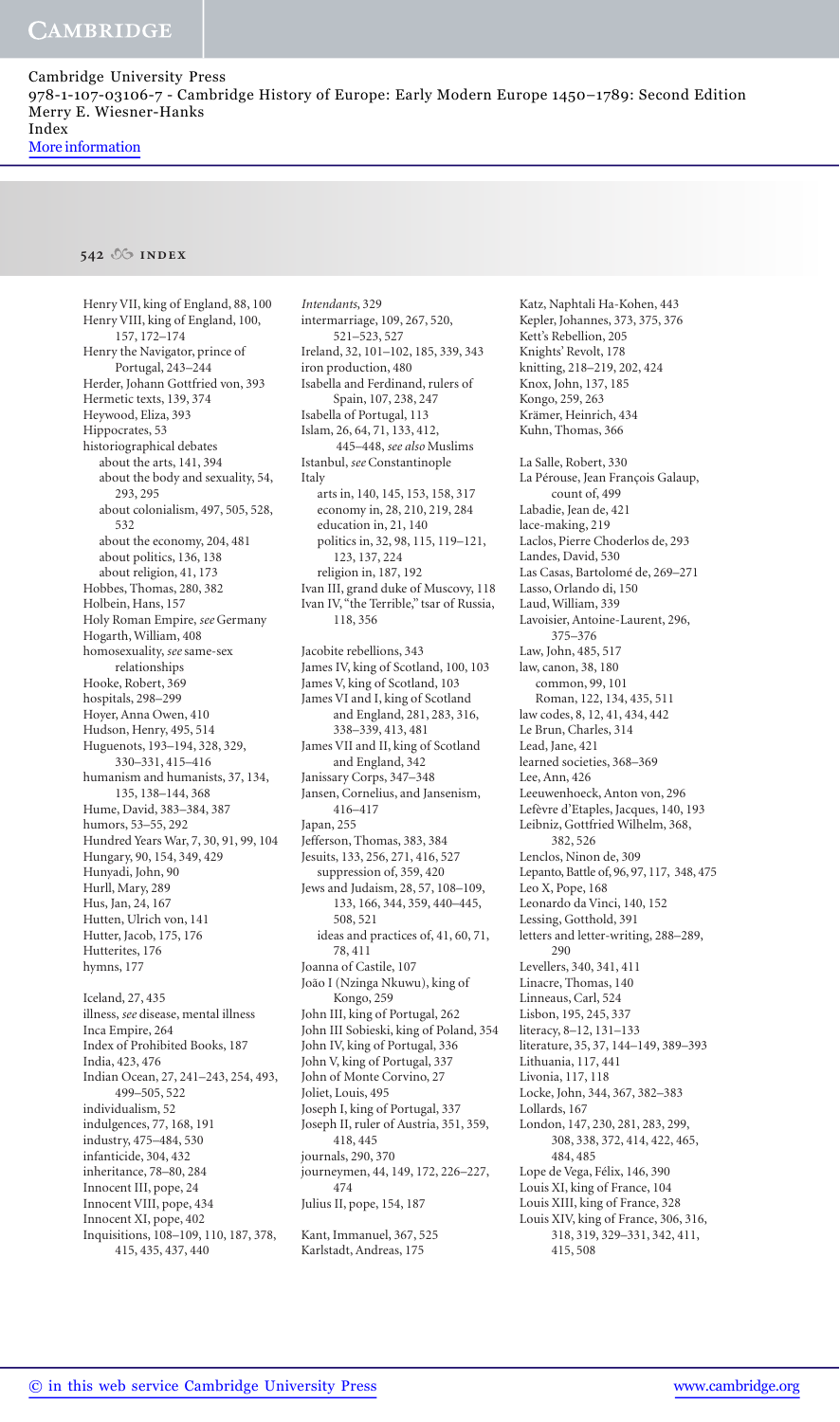**INDEX**  $\sqrt{6}$  543

 Louis XV, king of France, 331–332 Louis XVI, king of France, 332, 525 love, 68, 293 Loyola, Ignatius, 188 Lukaris, Cyril, 428-429 Luo Wanzao, 271 Luria, Isaac, 442 Luther, Martin, 2, 64, 144, 150, 164–165 , 167–172, 178 Machiavelli, Niccolò, 88, 135-137, 146 Magellan, Ferdinand, 252 Magna Carta, 99 Maintenon, madame de, 309 Malaspina, Alessandro, 498 Malherbe, François de, 391 Mali Empire, 7, 22 *Malleus malefi carum* , 434 Malthus, Thomas, 469 Mantegna, Andrea, 152, 153 Manuel I, king of Portugal, 245 Manufactories, 471–472 Manutius, Aldus, 141 Margaret of Parma, 195 Margrete I, queen of Denmark, 33, 119 Maria Theresa, queen of Austria, 319, 351 , 443 , 474 Marie Antoinette, queen of France, 309 Marie de Medici, queen of France, 328 marital strategies, 98, 107 Marlowe, Christopher, 147 Marquette, Jacques, 495 marriage, 45, 65, 68-72, 295, 426, 432 in the Reformation, 175, 179, 191 marriage contracts, 12, 69 Marx, Karl, 203 Mary I, queen of England, 137 Mary of Burgundy, 98 Mary (Stuart), queen of Scotland, 103, 195 Mary, Virgin, 40, 41, 191, 192 masculinity, 44, 60, 226, 281 masturbation, *see* onanism mathematics, 378 Mather, Cotton, 272 Maximilian I, Holy Roman Emperor, 86 , 98 Mazarin, Cardinal, 329 Medici, Cosimo de', 139–140 Medici, Lorenzo de', 139, 144 Medici family, 135, 157, 378 medicine, 55-56, 62, 298-301 Mehmet II, 7, 426 melancholy, 292 Melanchthon, Philipp, 169, 181, 428 Memling, Hans, 156 memoirs and diaries, 289 , 290, 355 , 454 , 526

 Mendelssohn, Moses, 385 menopause, 75 menstruation, 55, 60-62 mental illness, 293 mercantalism, 205 , 468 , 477 Mercator, Gerardus, 251 Merchant Adventurers, 206 merchants 21, 43, 203-206, 218-220, 470 , 484 and overseas trade, 253 , 440 , 454 Merici, Angela, 189 Mennonites, 176 *mestizo* culture, 267 , 520 metals, precious, 267, 335 Methodists and Methodism, 423, 425 , 426 , 526 Mevlevi orders, 446 Mexico, 264, 240-243, 247, 415 Michelangelo (Buonarotti) 128, 144, 153–154 , 157 midwives, 302-303, 437 military technology, 90-93, 216,  $225, 324$  Miller, Mattheus, 289 Milton, John, 281, 390 mining and miners, 13 , 43 , 215 –217, 222 , 265 , 266 missionaries, 26, 189, 253, 256, 259, 265 , 423 , 429 , 516 , 527–528 Moctezuma, 265 Mohacs, Battle of, 90, 94, 349 Mokyr, Joel, 529 , 530 Molière, 391 Molinos, Miguel de, 417 monasteries, 35, 39, 70, 173, 359, 418, 428-429 Montagu, Mary Wortley, 299 Montaigne, Michel de, 379 Montesquieu, baron de, 384, 386, 389 , 526 Monteverdi, Claudio, 400 Moravians, 423-426 More, Thomas, 141, 173 Moriscos, 111 Moscow, 166, 215, 356, 428, 430 mothers and motherhood, 52, 65, 75, 76 , 294 , 302 , 306 , 348 , 437 , 508 Mozart, Wolfgang Amadeus, 401 Münster, 176 Müntzer, Thomas, 175 Murad II, Ottoman sultan, 268 Muscovy, *see* Russia museums, 368 music, 149-152, 169, 177, 399-403, 425 Muslims practices of, 23, 28, 41, 77-78 treatment of, 111, 336 names, 81 Nantes, Edict of, 194, 328, 331, 416, 508

 Nasi, Gracia and Nasi family, 223 Native Americans, in North America, 423, 516, 518, 528 in South America, 266 –267, 271 natural rights, 383–388 naval technology and warfare, 96, 325 , 348 , 519 navigational instruments, 46 Nebrija, Antonio de, 140 Nestorians, 26 Netherlands, agriculture in, 211, 457 art in, 156, 396 economy in, 224, 284, 308, 345–346 , 470 religion in, 185, 194-196, 412 –413 politics in, 319 , 326 , 344–347 and war, 321, 323, 335, 349 Newcomen, Thomas, 479 newspapers, 370 Newton, Isaac, 364, 366, 379-381, 486 , 529 Nicolet, Jean, 495 Nicot, Jean, 268 Nikon, Patriarch, 431 nobles, 27, 30, 47, 95, 123, 282, 310 , 319 in eastern Europe, 34, 117, 214, 284 , 349 , 352 , 354 , 357 , 475 in England, 338 , 481 in France, 105 , 185 , 225 , 283 in Spain, 108, 283, 309, 335 in Sweden, 353 in western Europe, 282–286 Nobunaga, Oda, 255 Northeast and Northwest Passage, 495 Norway, 119, 208, 495 Nuremberg, 28, 156, 222, 286, 532–534 O'Gorman, Edmundo, 239 , 248 old age, 73 –75 Old Believers, 411 , 431 onanism, 306 opera, 391, 399 opium, 502, 503 Oppenheimer, Samuel and Joseph, 440 oral traditions, 149 orphanages, 34, 121, 188, 229, 295, 305 , 346 , 432 orphans, 12, 22, 213, 230, 231, 513 Orthodoxy, Eastern, 38 , 63, 166, 427–433 Ottoman Empire art in, 146, 154 education in, 130, 133 economy in, 215-217, 268, 469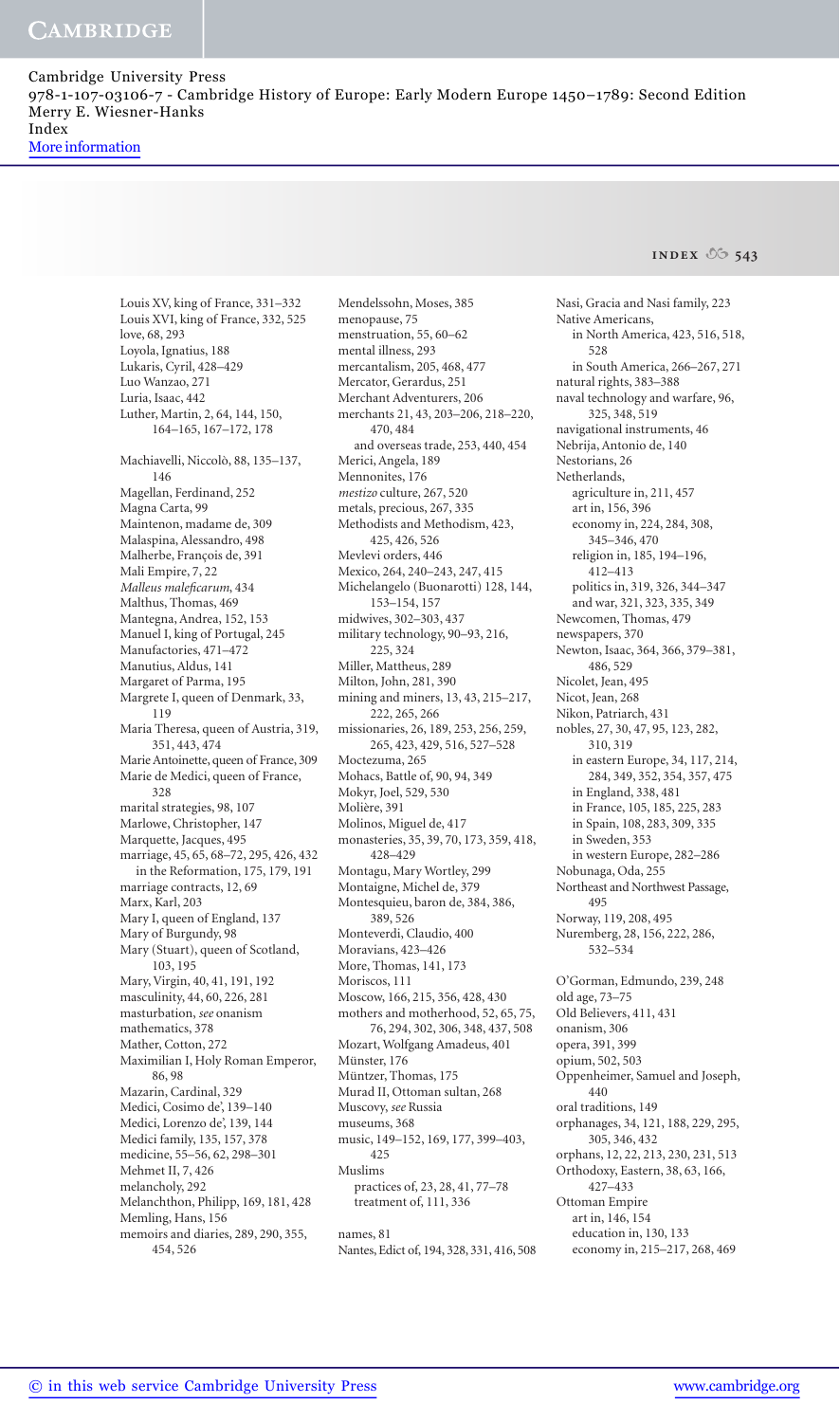# **544 index**

 Ottoman Empire (*cont.*) military in, 90, 94, 97, 115 politics in, 7, 28, 34, 116-117, 347 religion in, 28, 71, 109, 427-429, 440 voyages by, 255 Oxenstierna, Axel, 81, 353 Pacific, exploration of, 252, 496-499 Palestrina, Giovanni, 150 Palladio, Andrea, 399 papacy and Papal States, 38, 114, 415 –420 Paracelsus, 374 Paré, Ambrose, 63 Paris, 66, 105, 133, 193, 225, 305, 308, 369 , 472 Paris, Treaty of, 327 Parliament, English, 282, 338-343 Parmentier, Antoine-Auguste, 467 Parsons, Robert, 189 Parthasarathi, Prasannan, 529 Pascal, Blaise, 416 Pasek, Jan Chryzostom, 355 patents, 481, 483 patronage, artistic, 139, 140, 157, 367 , 401 Paul III, pope, 154, 187, 188, 189 Paul IV, pope, 187 Pauw, Cornelius de, 524, 525 peasants, 27, 28, 45, 59, 119, 131, 206 –215 , 357 , 359 , 432 , 441 ,  $461 - 463$  peasants' revolts, 214, 356 Peasants' War, German, 178-179, 205 Penn, William, 515 Pepys, Samuel, 290 Perrault, Charles, 148 Peru, 533, 265, 392 Peter the Great, tsar of Russia, 316, 318 , 357–358 Peter II, king of Portugal, 336 Petersen, Johanna Eleonora, 425 Petrarch, 128 Phanariots, 428 Philadelphian Society, 421 Philip II, king of Spain, 109, 113, 158 , 195–196 , 322 Philip III, king of Spain, 111, 196, 335 , 336 Philip V, king of Spain, 336, 402 Philip Augustus, king of France, 103 Philip "the Good," duke of Burgundy, 104 Philippe d'Orléans, 309 Philippine Islands, 113, 251-252, 256, 267 , 327 philosophy, 138, 373, 379, 388 physiocrats, 468 Pico della Mirandola, 139

pietism, 422-423, 528 Pigafetta, Antonio, 252 Pilgrimage of Grace, 173 pilgrimages, 20, 23-24, 167, 429, 446 Pilgrims, 514 pirates, 269 Pitt, William, 344 Pius II, Pope (Aeneas Silvius Piccolomini), pope, 20, 25, 140, 274 Pius IV, Pope, 135, 187 Pizan, Christine de, 74 Pizarro, Francisco, 265 plague, bubonic, 28, 298, 465 Plato, 135, 373 Poland, 8, 117, 185, 189, 354-355, 420 , 429 , 441 political theory, 135-138, 316, 317, 382 Poliziano, Angelo, 139 , 144 Polo, Marco, 21, 246 Pombal, Marquise de, 337 Pomeranz, Kenneth, 529 Pompadour, Madame de, 309 Pope, Alexander, 366, 380 poor laws and poor relief, 230, 477 population, 204-205, 463-469 Portugal, 107, 109, 223, 258, 336-338, 440 Portuguese colonies and voyages, 22, 243 –244 , 258 in Americas, 251, 493, 494, 506 in Asia, 244 , 255 –256 , 258, 499 post-colonial theory, 240, 529 postal service, 288, 310, 370, 532 potatoes 268, 318, 357, 457, 466–467 Poussin, Nicolas, 399 Pragmatic Sanction of Bourges, 104 pregnancy, 55 , 65 –66 Prez, Josquin des, 149 prices, 206 –211 Priestley, Joseph, 296, 375 printing, 7, 8-12, 47, 89, 158, 169, 259 , 273 prostitutes and prostitution, 57, 66, 229 –230; *see also* brothels proto-industrialization, 470–471 Prussia, Brandenburg-Prussia, 351–352 Ptolemy, 246, 373 public health, 298–299 , 465 public welfare, *see* poor law and poor relief Pugachev Rebellion, 358 Purchas, Samuel, 492-493 Puritans and Puritanism, 338 , 339 , 413 –414 , 514 "purity of blood" laws, 109, 336 purgatory, 77 putting-out system, *see* cottage industry

Quakers, 289, 340, 411, 420-421, 526 Quietism, 417

 Rabban Sauma, 26 Rabelais, François, 145 race, ideas about, 261 , 386–387 , 520 Racine, Jean, 391 radical Reformation, 165, 174-178 Rákóczy, Francis II, 349 Raleigh, Walter, 512 Ranters, 340 rape, 65 Raphael (Sanzio) 154, 155 reading, *see* literacy Reformation, Catholic 130, 132, 134, 152, 165, 186-192 Reformation, Protestant 71, 130, 134, 143, 150, 159, 164, 318 Reinhart, Anna, 179 religious wars, 138, 180, 192–196 Rembrandt van Rijn, 396, 398 Renaissance, 37, 52, 128, 367 representative assemblies, 281, 353; *see also* Parliament, Estates General, *Cortes* "Republic of Letters," 368 , 404 resistance theory, 138 Reuchlin, Johann, 140 Reynolds, Joshua, 399 Ricci, Matteo, 256 Richardson, Samuel, 293 , 393 Richelieu, Armand-Jean du Plessis, Cardinal, 328-329, 368 riots, 157, 165, 195, 205, 206, 459, 463 Roches, Madeleine and Catherine des, 144 rococo art, 394 , 399 Romanov, Michael, tsar of Russia, 356 Rome, 115, 153, 168, 173, 368, 394, 462 Ronsard, Pierre de, 145 Rosenthal, Jean-Laurent, 529 Roser, Isabel, 189 Rossi, Properzia de', 158 Rousseau, Jean-Jacques, 370 Royal Society, 290 , 368 , 381 , 496–499 Rubens, Peter Paul, 396–399 Russia, 3 economic life in, 214, 215, 461 explorations by, 495 , 498 politics in, 118–119 , 356 religion in, 38, 63, 427, 430-433, 435 , 518 Safavids, 116, 348, 447 Sahlins, Marshall, 497 Salutati, Coluccio, 138 St. Bartholomew's Day Massacre,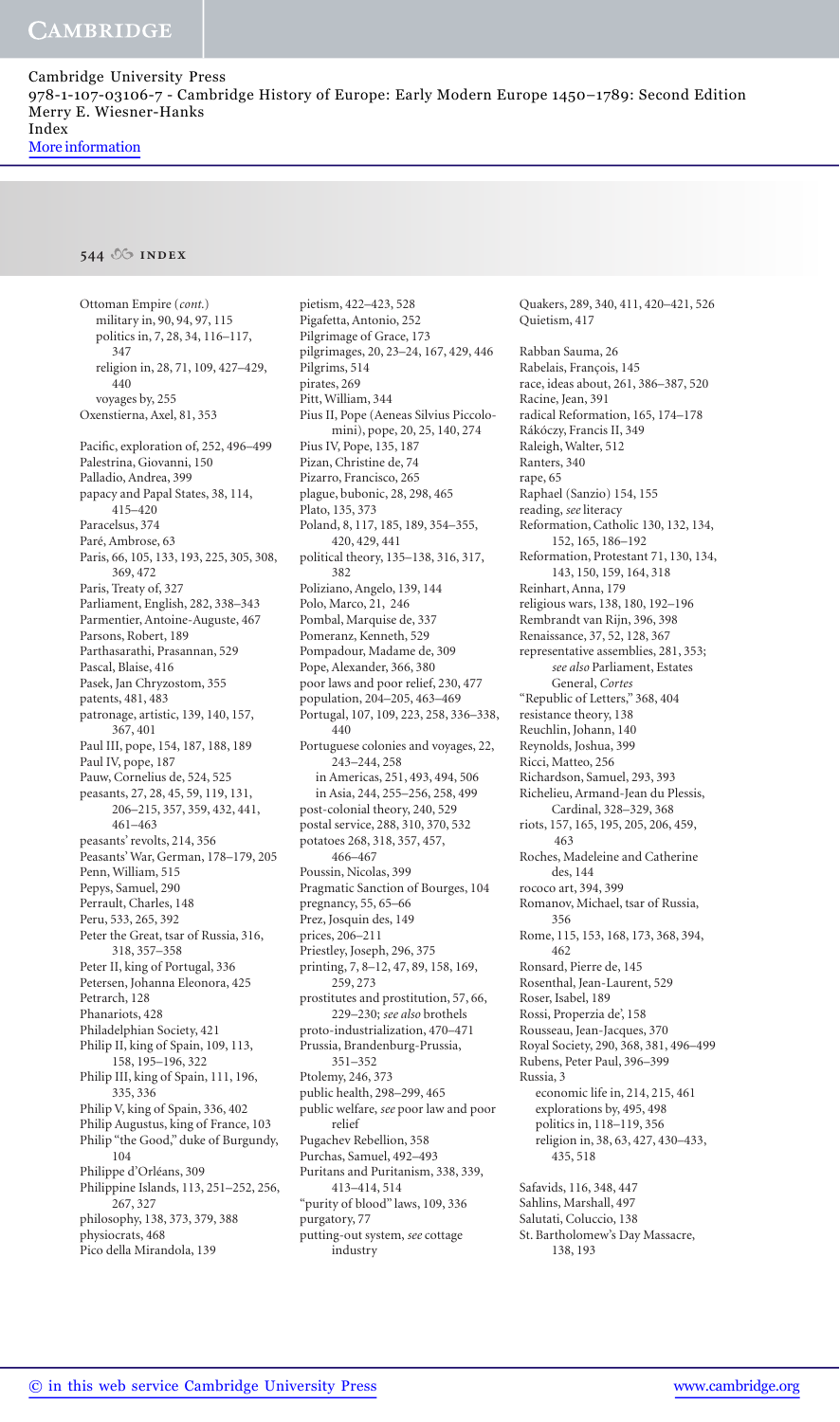**INDEX 06 545** 

 St. Thomas Christians, 257 saints, 9, 26, 40, 149, 169, 173, 191, 428 , 446 , 519 Salamanca, 133 Salic Law, 351 salons, 369–370 same-sex relationships, 62, 308-309, 432 Sao Tomé, 22 Scheele, Carl Wilhelm, 375 Schmalkaldic League, 181 schools, 35, 129-133, 143, 359; *see also* education, literacy Schrader, Catharina van, 289 Schwenkfeld, Kaspar von, 175 Scientific Revolution, 366-375 Scot, Reginald, 439 Scotland law in, 304, 526 politics in, 103 , 338 , 343 , 510 religion in, 185, 339, 438 Selim "the Grim," Ottoman sultan, 116 , 255 Selim II, Ottoman sultan, 223 Serbia, 166 serfs, 45, 213-215, 217, 347, 354, 356, 359 , 461 servants, 65, 67, 70, 80, 225, 228, 286, 308 , 455 , 469 Seven Years' War, 326-327, 503, 517 Sévigné, marquise de (Marie de Rabutin-Chantal) 290 sexuality, 62-68, 304-310, 438 Shakers, 426 Shakespeare, William, 80, 147, 280 ships and ship-building, 46, 220, 254, 268, 475 Sidney, Philip, 147 Sigismund II Vasa, king of Poland, 189 silk and silk-making, 26, 58, 219, 469 476 silver, *see* metals, precious Simons, Menno, 175 Sinan, Mimar, 154–156 Sixtus IV, pope, 108 slave trade, 254, 260, 263, 387, 390, 511 slavery, 242-243, 334, 526 in Americas, 260-262, 266, 269, 506, 512 , 513 , 516 , 522 in Muscovy, 215 in Ottoman Empire, 215 in western Europe, 228 smallpox, 265, 299 Smith, Adam, 203, 386, 474 smuggling, 473 , 505, 508 , 510 social discipline, 165, 182 social hierarchy, 281 Society for the Reformation of Manners, 308

Socinians, 176, 189 sodomy, *see* same-sex relationships South Sea Company, 486 Sozzini, Fausto, 175, 176, 422 Spain economy in, 207, 210, 222, 267, 268 , 461 , 484 education in, 130, 134 literature in, 146 politics in, 32-33, 195, 232, 283 religion in, 415 Spanish colonies, 248-249, 263-267, 269, 493 Spener, Philipp, 422 Spenser, Edmund, 101-102, 147 spices, 241-242, 454 spinning, 477 Spinoza, Baruch, 381–382 spiritualism, 420 Stahl, Ernst, 375 steam engine, 479, 483 Stedman, John Gabriel, 490 stock bubbles, 485 stock exchanges, 223, 485 Stradivari, Antonio, 401 Strasbourg, 67, 331 Stuart, Charles Edward, 81 Stubbes, Phillip, 76 *Sturm und Drang* , 393 Sufism, 445-447 sugar, 220, 259-261 suicide, 76 Süleyman "the Magnificent," Ottoman sultan, 94, 117, 156, 447 Sully, Maximilian de Béthune, duke of, 328 sumptuary laws, 57, 286 surgeons, 55, 301 Sweden economy in, 457 , 480 mining in, 43, 217 overseas ventures of, 353 , 505 , 514 politics in, 106-113, 119, 282, 323, 352 354 religion in, 172, 438 Swedenborg, Emanuel and Sweden-borgians, 422 Swift, Jonathan, 381 Switzerland, 78, 132, 170, 180-181 syphilis, 120, 298 Taino people, 248 tax policies, 97-98, 205, 266, 359, 530 in British Isles, 99-101, 518 in France, 104–105 , 318 , 328 in western Europe, 88 , 115 , 319 , 461 Taxis family, 288, 293 Tenochtitlán, 264, 265

Teresa of Avila, 191, 289

 Tetzel, Johann, 168 Teutonic Knights, 117, 351 textiles, *see* cloth production Theotokópoulos, Doménikos (El Greco) 154 Thirty Years' War, 321-325, 329, 353, 411 Tiepelo, Giovanni Battista, 524 "Time of Troubles" 356 , 431 Tintoretto, Jacopo, 154 Tissot, Samuel-August, 306 Titian, 154 tobacco, 268, 452, 507 toleration, religious, 346, 359, 411, 415 , 418 , 421 Tordesillas Line, 251, 252 Toscanelli, Paolo, 246 towns, *see* cities and towns Townshend, Charles, 458 Trent, Council of, 133 , 169–170 , 191–192, 415, 416 "triangle trade," 261 Tull, Jethro, 458 Turgot, Anne-Robert-Jacques, 474 Tyrone's rebellion, 101 Tzevi, Shabbetai, 442 –443 Ukraine, 117, 354, 443 Uniates (Eastern Rites Catholics) 429 –430 Union of Kalmar, 33, 119 Unitarians, 349 universities, 35 , 36 , 133–135 , 296 unmarried people, 44 , 70, 208 Urban II, pope, 24 Ursulines, 133, 189, 527 Valdés, Juan de, 141 Valla, Lorenzo, 128 Van der Weyden, Rogier, 156 Van Dyck, Anthony, 399 Van Eyck, Jan, 156 Vancouver, George, 498 Vasa, Gustavus, king of Sweden, 119 Vasari, Giorgio, 97, 128-129, 152, 366 Velázquez, Diego, 396 Venice, 120, 154, 166, 192, 400 economy in, 21, 475, 483 Verrazzano, Giovanni de, 495 Vergil, Polydore, 88, 100, 140 Vermeer, Jan, 346, 396 Vermigli, Peter Martyr, 140 vernacular languages and literature, *see* literature Veronese, Paola, 154 Versailles, 283 , 314 , 316 , 347 , 394 Vesalius, Andreas, 55 , 62, 295 Vespucci, Amerigo, 249-251 Vienna, 20, 140, 283, 348, 354, 401 village governments, 34, 121, 207